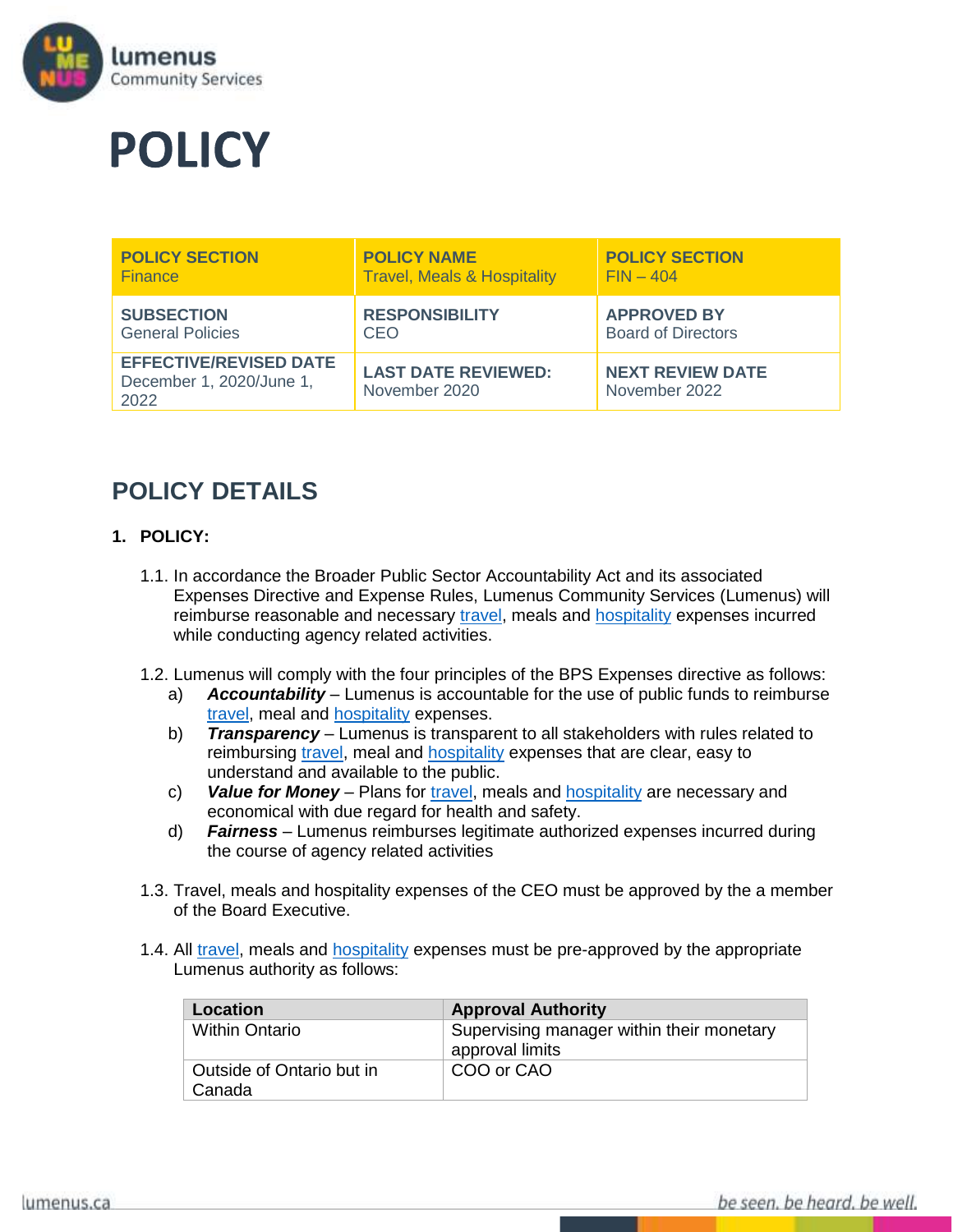| Outside of Canada         | <b>CEO</b>             |
|---------------------------|------------------------|
| Those incurred by the CEO | <b>Board Executive</b> |

- 1.5. Individuals are not permitted to approve:
	- a) Their own expenses;
	- b) Expenses incurred by their supervisor; or
	- c) Expenses incurred by a group if they are not the most senior person present
- 1.6. Original, itemized receipts, along with the documentation of the business rationale for travel and the individuals involved in travel expenses must be provided for all travel, meals and [hospitality](#page-2-0) expenses.
- 1.7. All travelers must endeavor to use the most economical means of travel between mileage, public transit, vehicle rental, rail and air travel.
- 1.8. Individuals who use their privately owned personal vehicles to conduct Lumenus business and activities:
	- a) Are not required to do so as a condition of their employment
	- b) Are required to carry appropriate insurance for the use of their vehicles
	- c) Shall not transport clients in their vehicle
	- d) May claim mileage reimbursements at a rate assessed annually by the CAO and approved by the CEO, within the operational parameters defined by management. The annual rate assessment will normally occur in December and apply to the following calendar year. Its establishment will be informed by budgetary considerations and externally sourced publications, including that provided annually by the Department of Finance Canada. Effective June 1, 2022, the reimbursement rate is 55 cents per kilometer. The mileage rate includes reimbursement for insurance, gas and depreciation of the vehicle.
	- e) May not claim reimbursement for traffic, parking or other violations
- 1.9. Individual who are required to stay overnight for Lumenus business and activities are required to make the most economical accommodation choices based on business requirements versus personal preferences
- 1.10. The CEO and Board Executive must pre-approve any use of business class or premium services that are limited to health and safety or accessibility requirements.
- 1.11. Lumenus expressly does not permit the claiming or reimbursement of alcohol from public funds and restricted funds.
- 1.12. When an individual is required to travel outside of the City of Toronto and stay overnight for Lumenus business and activities, expenses for meals, excluding alcoholic beverages, may be reimbursed with supporting original itemized receipts and exceed the maximum meal rates listed below:

| <b>Meal</b> | <b>Maximum (Excluding taxes &amp; gratuities)</b> |  |  |
|-------------|---------------------------------------------------|--|--|
| Breakfast   | \$12.50                                           |  |  |
| ' Lunch     | \$20.00                                           |  |  |

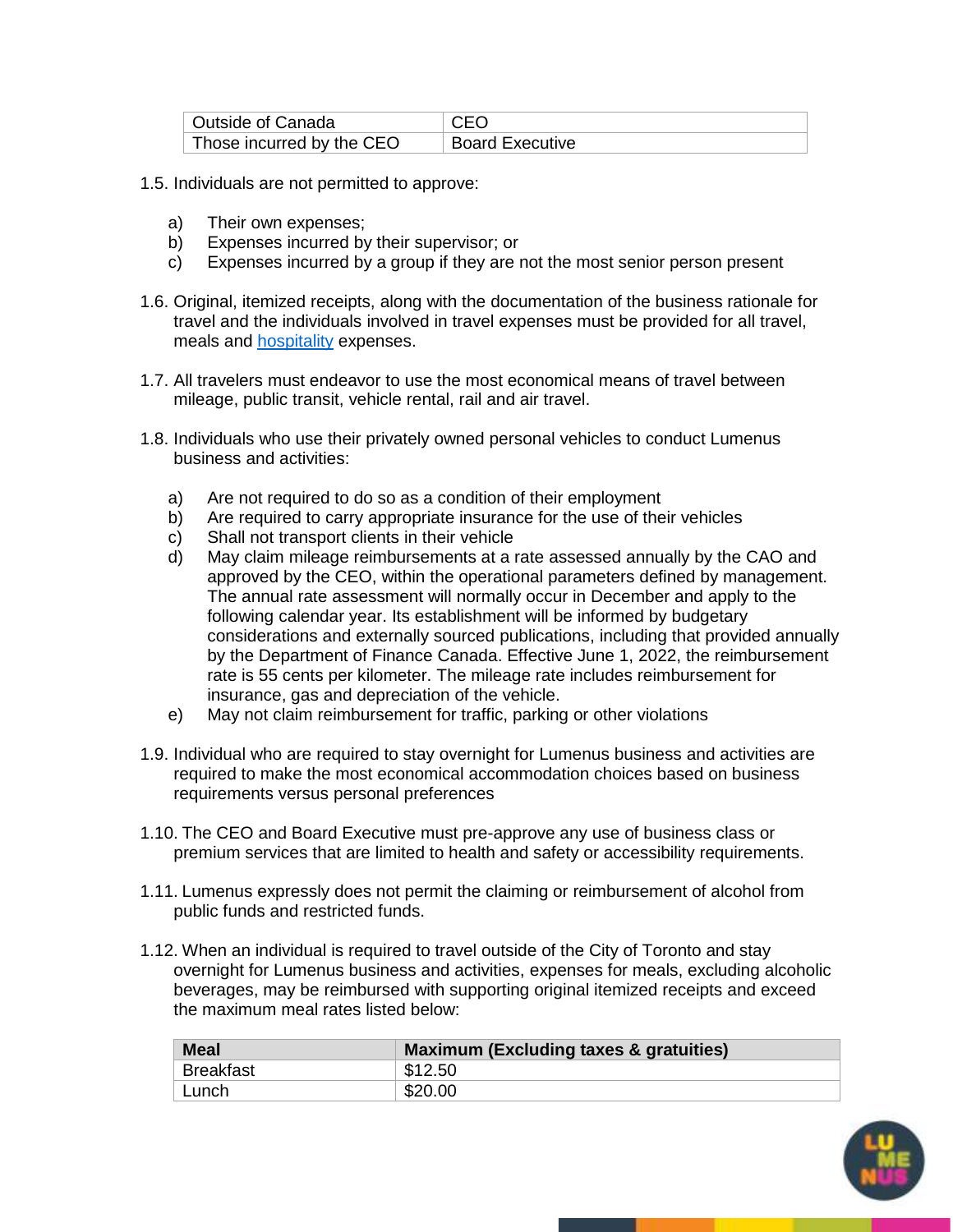| $\overline{\phantom{0}}$<br>$ -$<br>.,<br>unner<br>ה.<br>ור<br>$^{\prime\prime}$<br>,,,,,,,,<br>-<br>$\sim$ $\sim$ |  |
|--------------------------------------------------------------------------------------------------------------------|--|
|--------------------------------------------------------------------------------------------------------------------|--|

- 1.13. Lumenus may reimburse claims for the provision of food and beverages to facilitate Lumenus business with external individuals, social events and internal meetings only when:
	- a) Pre-approved by the CEO, COO or CAO
	- b) Supported by original itemized receipts,
	- c) The name of Lumenus staff and others in attendance are provided
	- d) The documented purpose of the meeting is provided
	- e) The documented reference to appropriate human resources policies where applicable is provided
- 1.14. Reimbursement of catering for business meetings with external guests and internal staff over the timing of breakfast or lunch is permissible with the approval of the CEO, COO or CAO.
- 1.15. Corporate events such as staff recognition, awards ceremonies, project celebrations and engagement events may be offered for the benefit of Lumenus staff if paid out of non-governmental and unrestricted funds and approved by the CEO and Board **Executive**
- 1.16. Lumenus will not pay or reimburse a consultant for any [hospitality,](#page-2-0) incidental or food expenses, including but not limited to expenses with respect to meals, snacks, beverages, gratuities, laundry or dry cleaning, valet services, dependent care, home management and personal telephone calls.
- 1.17. Lumenus may reimburse reasonable and allowable expenses only when a contract specifically provides for it and it is deemed necessary and appropriate for the delivery of the contracted work.

# **2. SCOPE:**

2.1. This policy applies to all Lumenus employees, students, volunteers, Board Members and contractors.

# **3. RESPONSIBILITY:**

- 3.1. The Board of Directors is responsible for approving the Travel, Meals and Hospitality policy
- 3.2. The CEO is responsible for monitoring compliance with the policy
- 3.3. The CAO is responsible for implementing internal control, document retention and reporting procedures to support the CEO in meeting policy compliance requirements.

# **4. DEFINITIONS:**

<span id="page-2-0"></span>4.1. *Hospitality* – is defined as the provision of food, beverage, accommodation, transportation and other amenities paid out of public funds to people are not engaged to

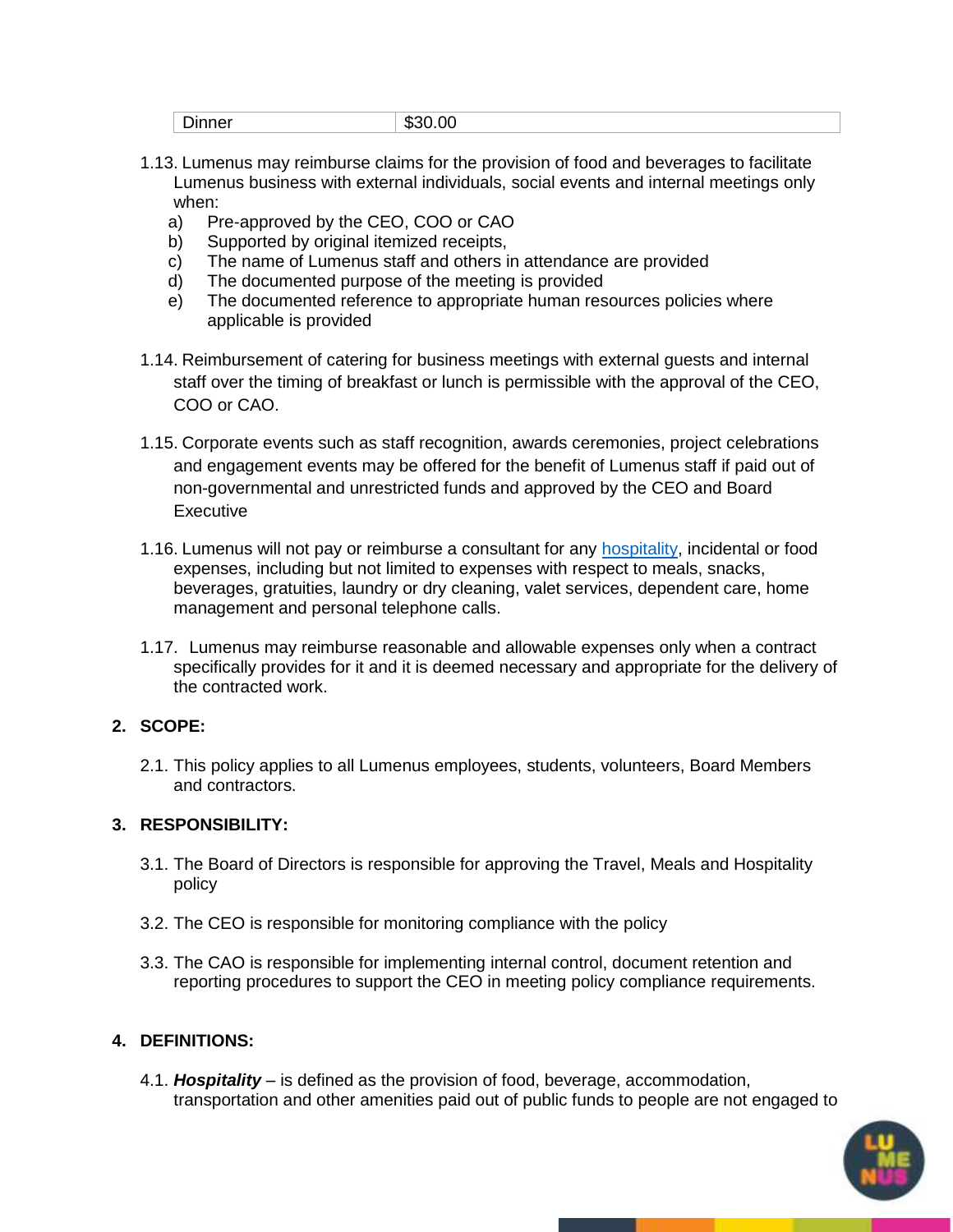work for Lumenus Community Services.

<span id="page-3-0"></span>4.2. *Travel* – includes the use of privately owned vehicles, rented vehicles, public transit, rail and air travel as well as accommodation for Lumenus related business and activities.

#### **5. REFERENCES:**

- 5.1. Broader Public Sector Accountability Act, 2010
- 5.2. Travel, Meals and Hospitality Expenses Directive, 2017
- 5.3. BPS Expenses Directive, 2020
- 5.4. BPS Expenses Rules, 2014

#### **6. PROCEDURES:**

- 6.1. All Lumenus employees, students, volunteers, Board Members and contractors are required to:
	- a) Obtain all appropriate approvals before incurring expenses;
	- b) Submit original, itemized receipts with all claims;
	- c) Submit claims within thirty (30) days after the completion of travel, meals or [hospitality](#page-2-0) expenses or in accordance with quarter end or year-end timelines;
	- d) If the information above is not available or it is not possible, submit a written explanation of the claim to provide the approver with adequate information for decision-making;
	- e) Immediately repay any overpayments of reimbursements, should they occur;
	- f) If leaving employment with Lumenus, submit any claims for expenses before leaving Lumenus.
- 6.2. All individuals using private motor vehicles on Lumenus business or activities may claim mileage expenses based on the general principles of claiming the lower of:
	- a) The total distance travelled during the day or
	- b) The return mileage to and from a claimant's primary work location to the client or other meeting site

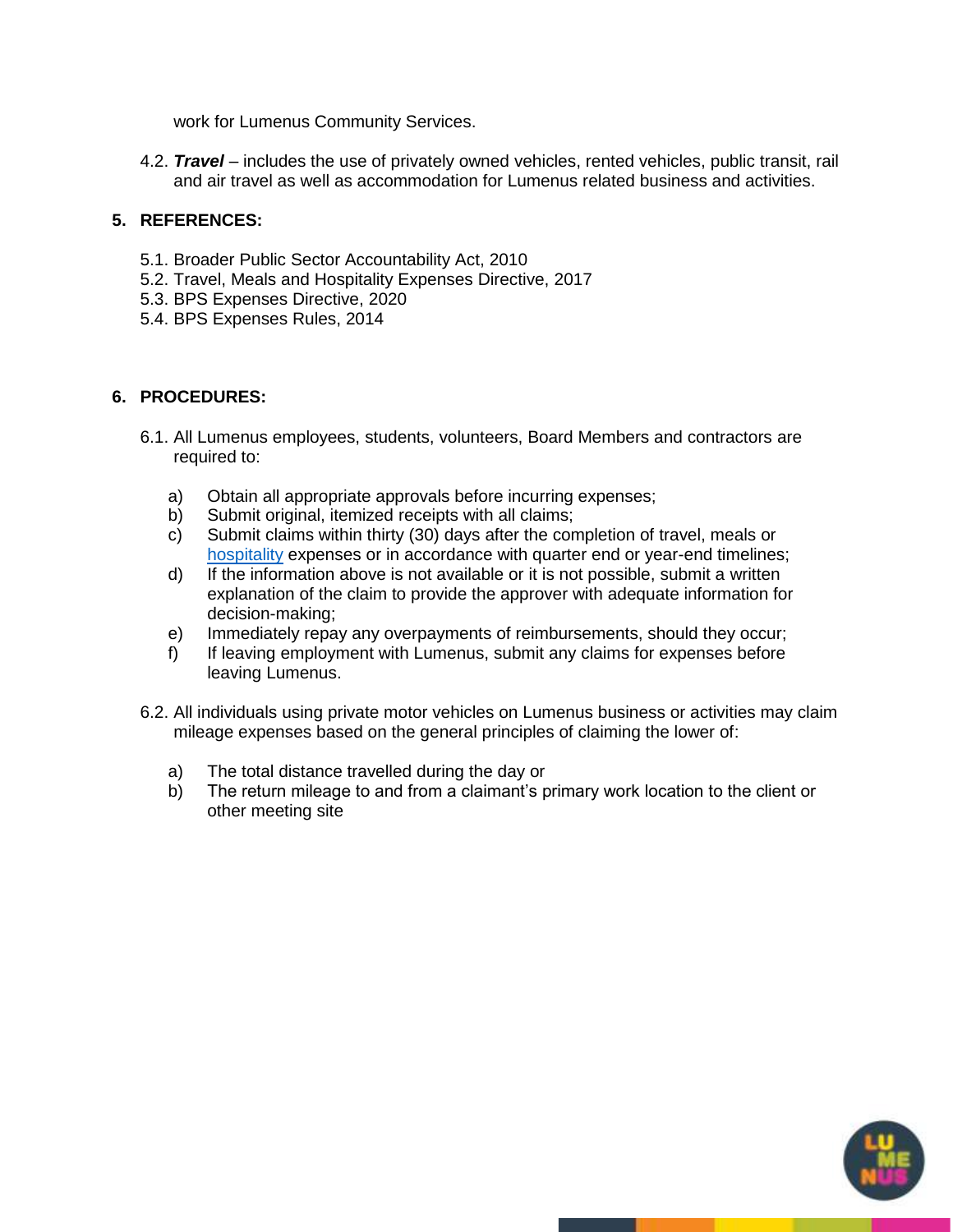

## The following chart provides an illustration to assistant claimants

- 6.3. Parking expenses for business purposes will be reimbursed based on the original parking receipt.
- 6.4. Mileage shall be calculated from the assigned Lumenus location.
- 6.5. For the use of public transit, staff are permitted to claim reimbursement for the cost of fares for Lumenus business related travel by:
	- a) Providing the required reimbursement information on Lumenus expense reimbursement forms
	- b) Coding the cost to their program or department
	- c) Obtaining approval from their immediate supervisor
	- d) Staff who regularly use public transportation several times per day to visit clients and who do not have access to a vehicle can apply to receive the cost of a monthly TTC pass with prior approval of their manager and upon submission of an official receipt. Staff may do this only if this option is less expensive than reimbursing for individual trips on public transportation.
- 6.6. Taxi chits may be available on a limited basis at specific sites and are provided by the approval of the relevant site staff. The chit must be properly signed and with the amount and cost center clearly indicated. If travelers tender their own fares for taxi services, receipts and documentation of the business purpose for the travel are required for reimbursement.